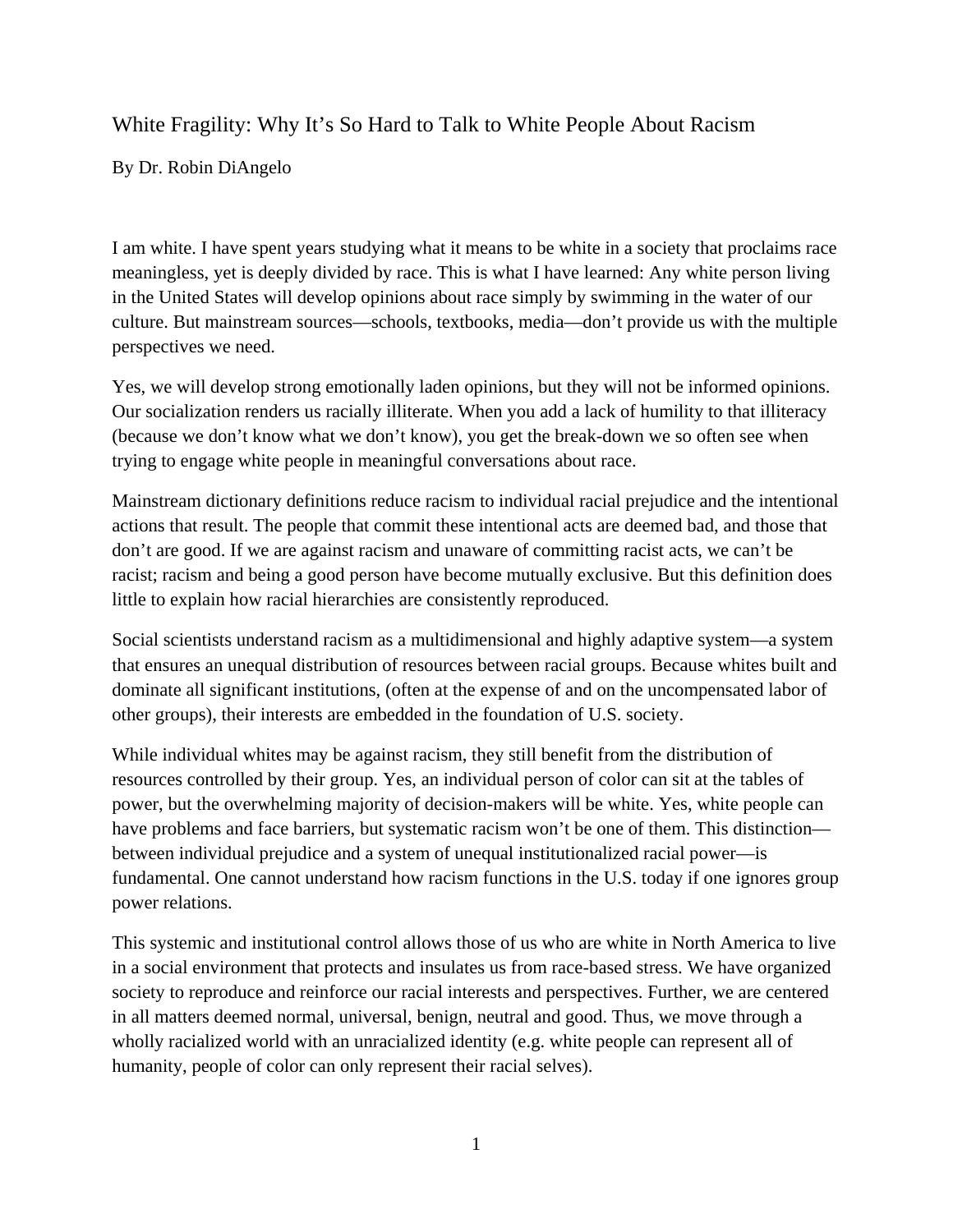Challenges to this identity become highly stressful and even intolerable. The following are examples of the kinds of challenges that trigger racial stress for white people:

- Suggesting that a white person's viewpoint comes from a racialized frame of reference (challenge to objectivity);
- People of color talking directly about their own racial perspectives (challenge to white taboos on talking openly about race);
- People of color choosing not to protect the racial feelings of white people in regards to race (challenge to white racial expectations and need/entitlement to racial comfort);
- People of color not being willing to tell their stories or answer questions about their racial experiences (challenge to the expectation that people of color will serve us);
- A fellow white not providing agreement with one's racial perspective (challenge to white solidarity);
- Receiving feedback that one's behavior had a racist impact (challenge to white racial innocence);
- Suggesting that group membership is significant (challenge to individualism);
- An acknowledgment that access is unequal between racial groups (challenge to meritocracy);
- Being presented with a person of color in a position of leadership (challenge to white authority);
- Being presented with information about other racial groups through, for example, movies in which people of color drive the action but are not in stereotypical roles, or multicultural education (challenge to white centrality).

Not often encountering these challenges, we withdraw, defend, cry, argue, minimize, ignore, and in other ways push back to regain our racial position and equilibrium. I term that push back white fragility.

This concept came out of my on-going experience leading discussions on race, racism, white privilege and white supremacy with primarily white audiences. It became clear over time that white people have extremely low thresholds for enduring any discomfort associated with challenges to our racial worldviews.

We can manage the first round of challenge by ending the discussion through platitudes—usually something that starts with "People just need to," or "Race doesn't really have any meaning to me," or "Everybody's racist." Scratch any further on that surface, however, and we fall apart.

Socialized into a deeply internalized sense of superiority and entitlement that we are either not consciously aware of or can never admit to ourselves, we become highly fragile in conversations about race. We experience a challenge to our racial worldview as a challenge to our very identities as good, moral people. It also challenges our sense of rightful place in the hierarchy.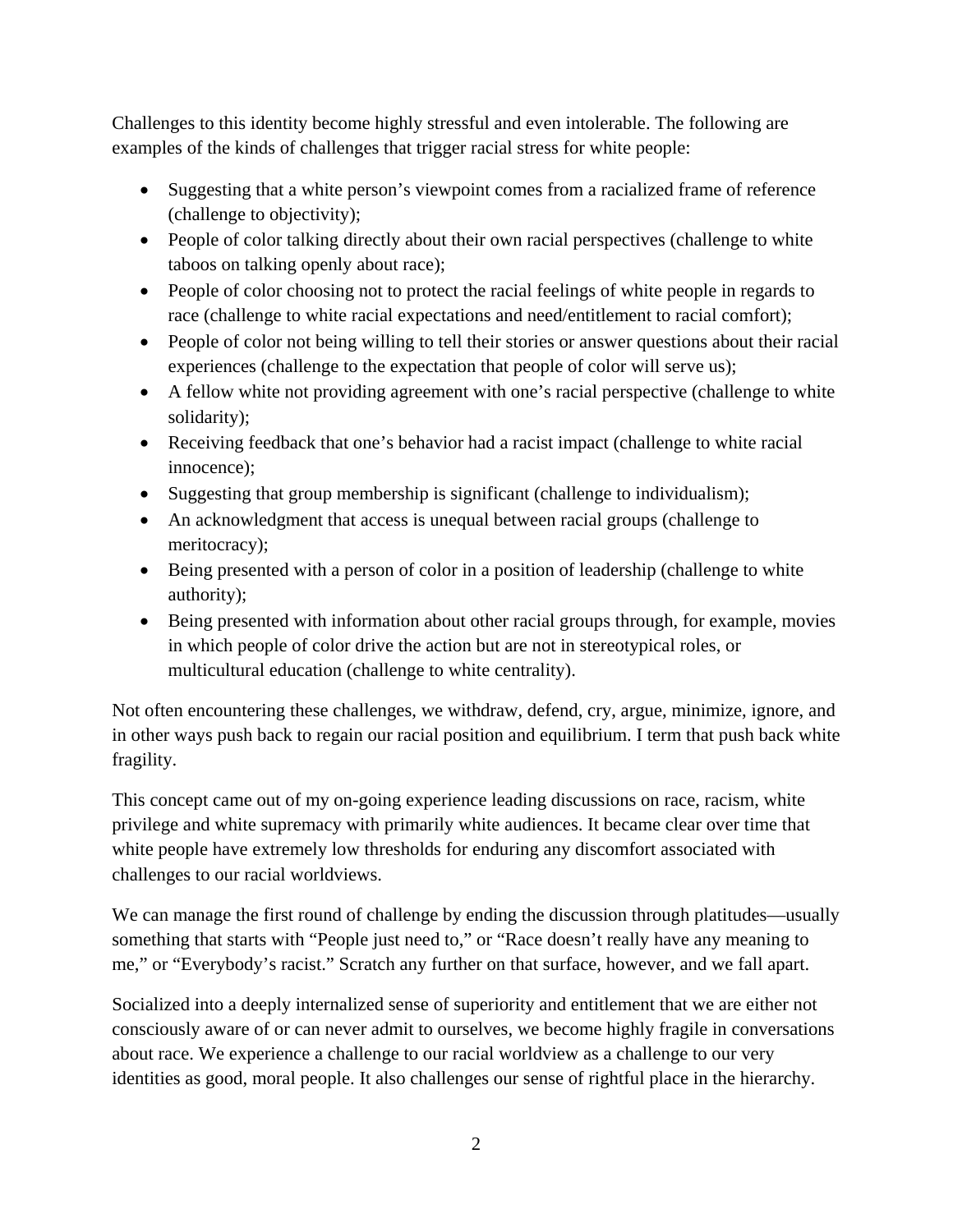Thus, we perceive any attempt to connect us to the system of racism as a very unsettling and unfair moral offense.

The following patterns make it difficult for white people to understand racism as a system and lead to the dynamics of white fragility. While they do not apply to every white person, they are well-documented overall:

SEGREGATION: Most whites live, grow, play, learn, love, work and die primarily in social and geographic racial segregation. Yet, our society does not teach us to see this as a loss. Pause for a moment and consider the magnitude of this message: We lose nothing of value by having no cross-racial relationships. In fact, the whiter our schools and neighborhoods are, the more likely they are to be seen as "good." The implicit message is that there is no inherent value in the presence or perspectives of people of Color. This is an example of the relentless messages of white superiority that circulate all around us, shaping our identities and worldviews.

THE GOOD/BAD BINARY: The most effective adaptation of racism over time is the idea that racism is conscious bias held by mean people. If we are not aware of having negative thoughts about people of color, don't tell racist jokes, are nice people, and even have friends of color, then we cannot be racist. Thus, a person is either racist or not racist; if a person is racist, that person is bad; if a person is not racist, that person is good. Although racism does of course occur in individual acts, these acts are part of a larger system that we all participate in. The focus on individual incidences prevents the analysis that is necessary in order to challenge this larger system. The good/bad binary is the fundamental misunderstanding driving white defensiveness about being connected to racism. We simply do not understand how socialization and implicit bias work.

INDIVIDUALISM: Whites are taught to see themselves as individuals, rather than as part of a racial group. Individualism enables us to deny that racism is structured into the fabric of society. This erases our history and hides the way in which wealth has accumulated over generations and benefits us, as a group, today. It also allows us to distance ourselves from the history and actions of our group. Thus we get very irate when we are "accused" of racism, because as individuals, we are "different" from other white people and expect to be seen as such; we find intolerable any suggestion that our behavior or perspectives are typical of our group as a whole.

ENTITLEMENT TO RACIAL COMFORT: In the dominant position, whites are almost always racially comfortable and thus have developed unchallenged expectations to remain so. We have not had to build tolerance for racial discomfort and thus when racial discomfort arises, whites typically respond as if something is "wrong," and blame the person or event that triggered the discomfort (usually a person of color). This blame results in a socially-sanctioned array of responses towards the perceived source of the discomfort,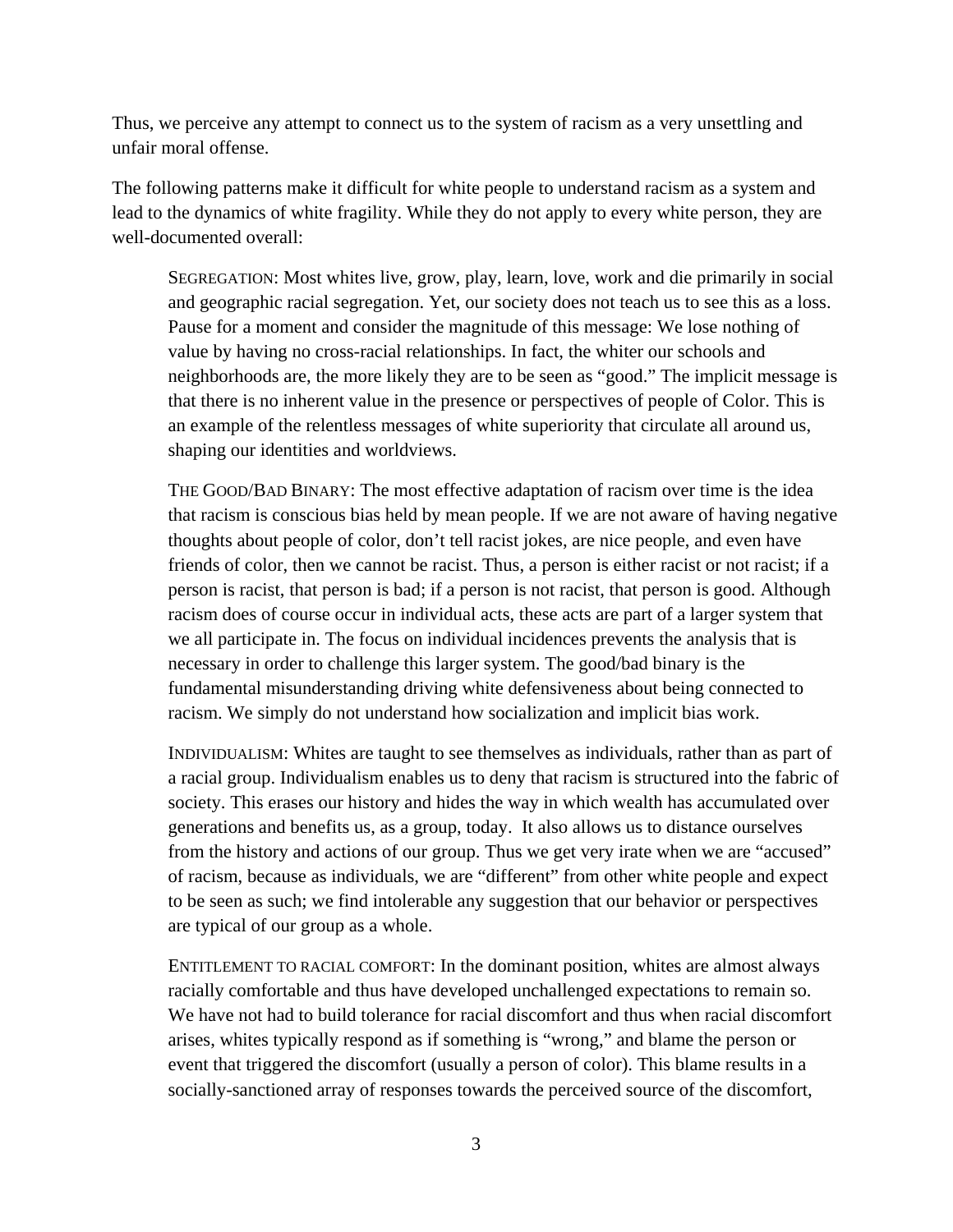including: penalization; retaliation; isolation and refusal to continue engagement. Since racism is necessarily uncomfortable in that it is oppressive, white insistence on racial comfort guarantees racism will not be faced except in the most superficial of ways.

RACIAL ARROGANCE: Most whites have a very limited understanding of racism because we have not been trained to think in complex ways about it and because it benefits white dominance not to do so. Yet, we have no compunction about debating the knowledge of people who have thought complexly about race. Whites generally feel free to dismiss these informed perspectives rather than have the humility to acknowledge that they are unfamiliar, reflect on them further, or seek more information.

RACIAL BELONGING: White people enjoy a deeply internalized, largely unconscious sense of racial belonging in U.S. society. In virtually any situation or image deemed valuable in dominant society, whites belong. The interruption of racial belonging is rare and thus destabilizing and frightening to whites and usually avoided.

PSYCHIC FREEDOM: Because race is constructed as residing in people of color, whites don't bear the social burden of race. We move easily through our society without a sense of ourselves as racialized. Race is for people of color to think about—it is what happens to "them"—they can bring it up if it is an issue for them (although if they do, we can dismiss it as a personal problem, the race card, or the reason for their problems). This allows whites much more psychological energy to devote to other issues and prevents us from developing the stamina to sustain attention on an issue as charged and uncomfortable as race.

CONSTANT MESSAGES THAT WE ARE MORE VALUABLE: Living in a white dominant context, we receive constant messages that we are better and more important than people of color. For example: our centrality in history textbooks, historical representations and perspectives; our centrality in media and advertising; our teachers, role-models, heroes and heroines; everyday discourse on "good" neighborhoods and schools and who is in them; popular TV shows centered around friendship circles that are all white; religious iconography that depicts God, Adam and Eve, and other key figures as white. While one may explicitly reject the notion that one is inherently better than another, one cannot avoid internalizing the message of white superiority, as it is ubiquitous in mainstream culture.

These privileges and the white fragility that results prevent us from listening to or comprehending the perspectives of people of color and bridging cross-racial divides. The antidote to white fragility is on-going and life-long, and includes sustained engagement, humility, and education. We can begin by: